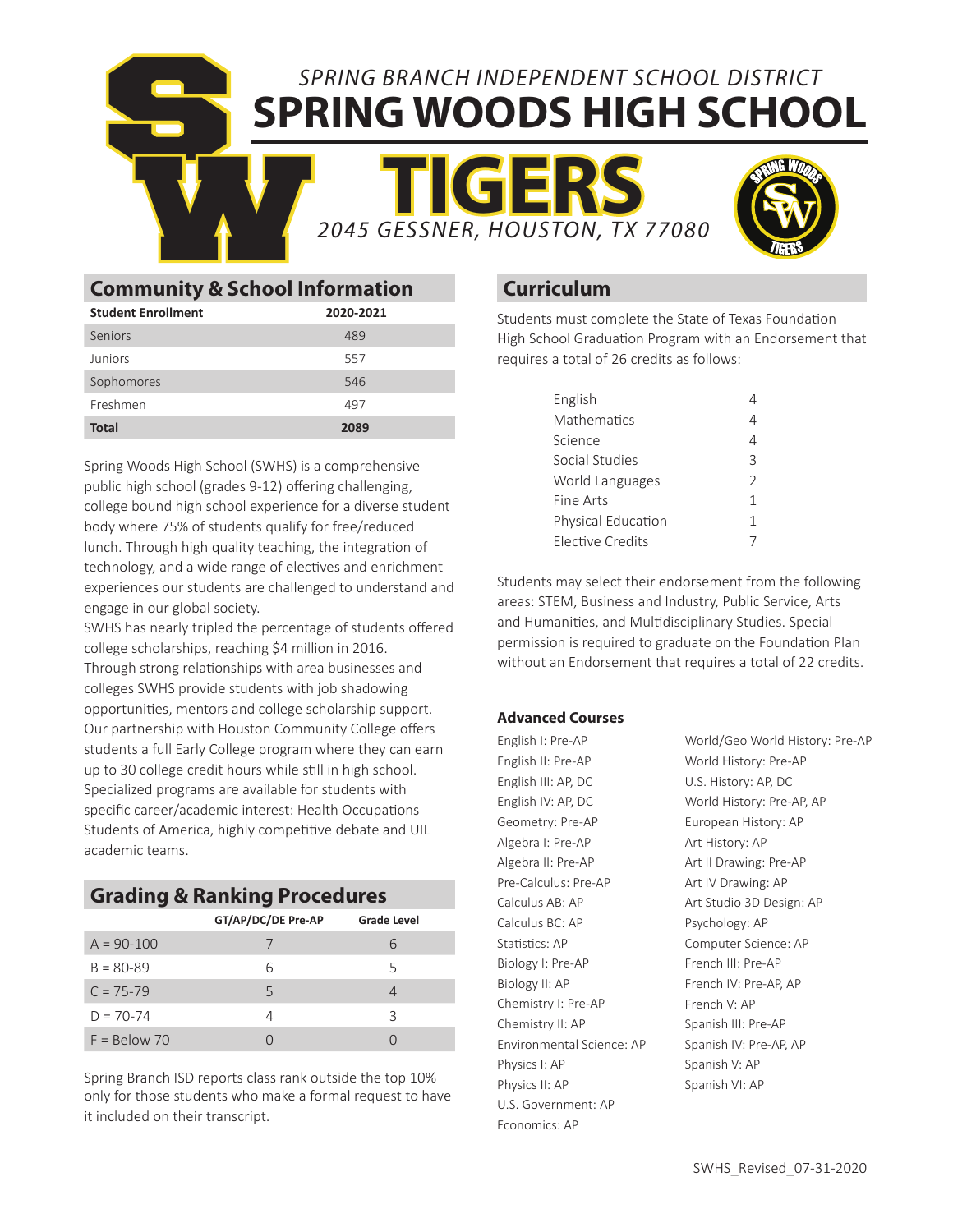# **Test Score Information**

| Math    |      | <b>Reading</b> |                | <b>Total</b> |
|---------|------|----------------|----------------|--------------|
| 455     |      | 458            |                | 913          |
| 471     |      | 478            |                | 949          |
| 523     |      | 514            |                | 1037         |
| English | Math | Reading        | <b>Science</b> | Composite    |
| 17.5    | 19.2 | 19.0           | 20.0           | 19.1         |
| 19.6    | 20.6 | 21.1           | 20.8           | 20.6         |
| 20.2    | 20.5 | 21.3           | 20.7           | 20.8         |
|         |      |                |                |              |

| <b>Advanced Placement</b>             | 2019  | 2020  |
|---------------------------------------|-------|-------|
| Total AP Students                     | 483   | 444   |
| Number of Exams                       | 853   | 784   |
| AP Students with Scores 3+            | 166   | 179   |
| % of AP Students with Scores 3+       | 34.4% | 40.3% |
| AP Scholars                           | 42    | N/A   |
| AP Scholars with Honors               | 8     | N/A   |
| AP Scholars with Distinction          | 8     | N/A   |
| AP National Scholar                   | O     | N/A   |
| <b>Dual Enrollment/Credit Courses</b> | 2019  | 2020  |
| Total Number of Students Enrolled     | 30    | 60    |

### **Extracurricular Opportunities**

### **UIL, Class 6A sponsored programs include:**

| Journalism      | Swimming/Diving |
|-----------------|-----------------|
| Marching Band   | Tennis          |
| Robotics        | Theatre         |
| Soccer          | Track & Field   |
| Softball        | Volleyball      |
| Speech & Debate |                 |
|                 |                 |

### **School sponsored programs include:**

Academic Clubs Cheer Dance National Honors Societies Service Organizations Special Interest Clubs Spirit Groups

Water Polo

# **College Attendance History**

SWHS graduates continue their education attending 4-year institutions, out- of-state colleges and the military.

U of Nevada Las Vegas

U of Southern Mississippi

U of Texas- San Antonio Washington State U

U of Tampa U of Texas- Arlington

| American Musical and     | Oklahoma State                              | U of Nevada Las V |
|--------------------------|---------------------------------------------|-------------------|
| Dramatic Academy         | Our Lady of the Lake U                      | U of Oklahoma     |
| Angelina College         | Prairie View A&M U                          | U of Southern Mis |
| Austin Community College | Penn State                                  | U of Tampa        |
| Baylor U                 | Rice U                                      | U of Texas-Arling |
| Blinn College            | Rocky Mountain College of U of Texas-Austin |                   |
| Brigham Young U          | Art & Design (CO)                           | U of Texas-San Ar |
| Clemson U                | Sam Houston State U                         | Washington State  |
| Colorado School of Mines | San Jacinto College                         | Yale U            |
| Drexel U                 | SCAD                                        |                   |
| Ferris State U           | SMU                                         |                   |
| George Washington U      | Southwestern U                              |                   |
| Houston Baptist U        | St. John's U (NY)                           |                   |
| Houston Community        | St. Mary's U                                |                   |
| College                  | Stephen F. Austin State U                   |                   |
| Johnson & Wales (CO)     | Sul Ross                                    |                   |
| Kansas State             | Temple U                                    |                   |
| Lamar U                  | Texas A&M- College Station                  |                   |
| Lone Star College        | Texas A&M- Corpus Christi                   |                   |
| Louisiana State U        | Texas A&M- Kingsville                       |                   |
| Loyola U (LA)            | Texas State U                               |                   |
| LSU                      | Texas Tech U                                |                   |
| Lubbock Christian U      | Texas Woman's U                             |                   |
| Mary Hardin Baylor       | Trinity U                                   |                   |
| Navarro College          | <b>Tyler College</b>                        |                   |
| New York U               | U of Central Florida                        |                   |
| North Texas              | U of Houston- Main                          |                   |
| Notre Dame               | U of Houston- Downtown                      |                   |
| Oklahoma Christian U     | U of Mary Hardin Baylor                     |                   |

### **Contact Information**

Spring Woods High School 2045 Gessner, Houston, TX 77080 Phone: (713) 251-3100; Fax: (713) 251-3115 http://swh.springbranchisd.com CEEB Code: 443451

### **School Personnel**

| Principal                     | (713) 251-3116 |
|-------------------------------|----------------|
| Registrar                     | (713) 251-3103 |
| Lead/Post Secondary Counselor | (713) 251-3109 |
| Counselor, A-Co               | (713) 251-3145 |
| Counselor, Cr-Ha              | (713) 251-3148 |
| Counselor, He-Me              | (713) 251-3276 |
| Counselor, Mi-Ro              | (713) 251-3114 |
| Counselor, Ru-Z               | (713) 251-3113 |
|                               |                |

(E-mail addresses are first.last@springbranchisd.com)